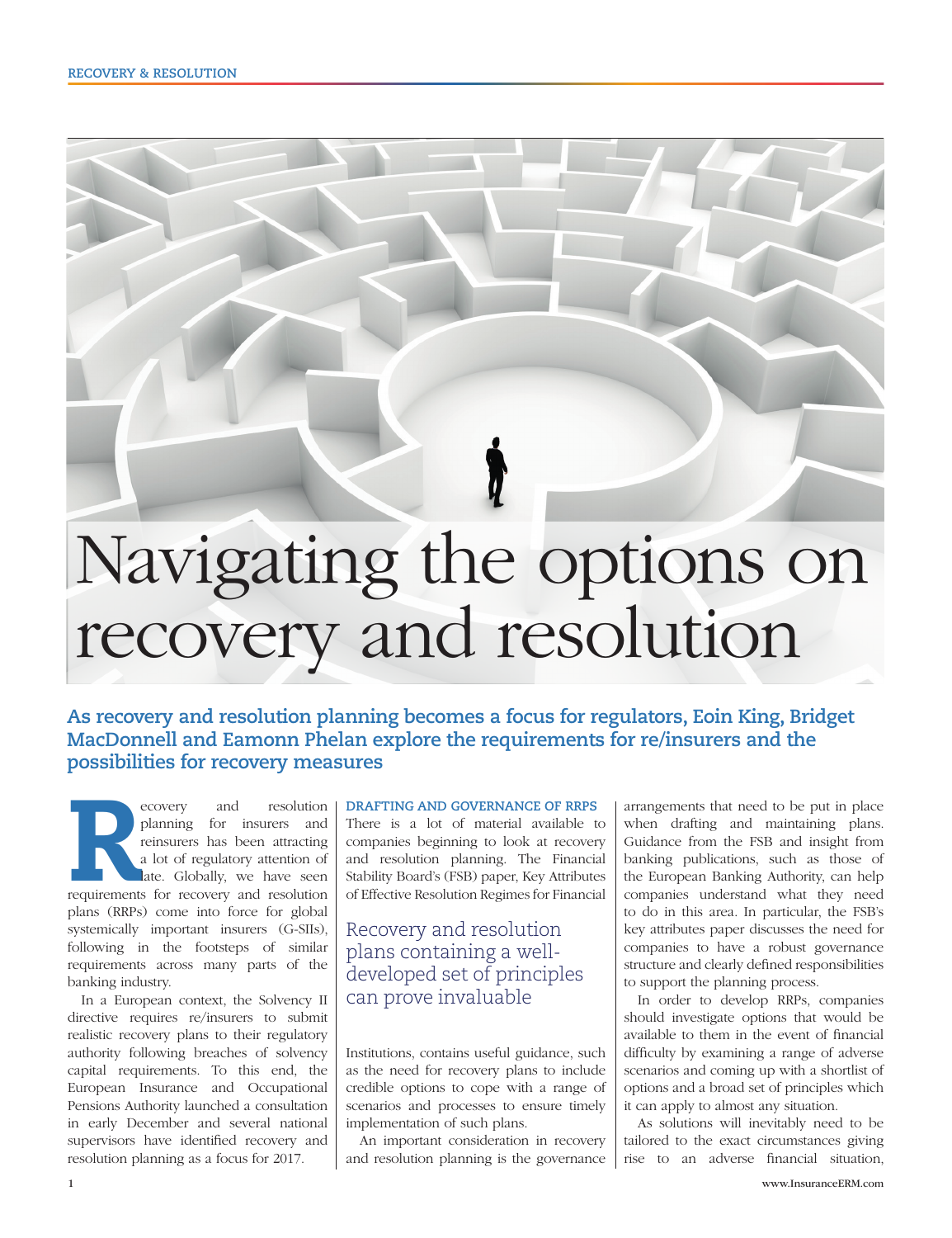| <b>RESTRUCTURE</b>     | <b>IMPROVE LIQUIDITY</b>              | <b>DE-RISK</b>                    | <b>RAISE CAPITAL</b>             |
|------------------------|---------------------------------------|-----------------------------------|----------------------------------|
| • Portfolio            | • VIF monetisation                    | • Reinsurance                     | • Equity and debt                |
| transer<br>• Closure   | • ILS (insurance-linked<br>securities | • Capital markets<br>• Investment | • Contingent<br>capital          |
| • Group<br>restructure | • Investment portfolio<br>rebalancing | strategy                          | • Group finance<br>• Off-balance |
| • Other options        | • Product structure                   |                                   | sheet                            |
|                        | • Other options                       |                                   |                                  |

**Table 1: Addressing the Problem - Recovery Measures**

recovery and resolution plans containing a well-developed set of principles can prove invaluable in enabling an effective and coordinated response to be implemented within as short a timeframe as possible.

### **RECOVERY AND RESOLUTION STRATEGIES**

According to the FSB, a recovery plan "identifies options to restore financial strength and viability when the firm comes under severe stress." In exploring the toolkit available to re/insurers should they get into financial difficulty, we have grouped various recovery strategies into broad segments based on whether they serve primarily to improve liquidity, to raise capital, to derisk the balance sheet or to restructure the company/group.

Table 1 summarises the key strategies.

In the remainder of this article, we consider some of these approaches in more detail.

### **IMPROVING LIQUIDITY**

One of the more interesting and effective means of improving liquidity is through the use of a value in force (VIF) monetisation arrangement. The primary benefit of VIF monetisation is typically the uplift to the company's liquidity position arising from the receipt of an upfront commission from a reinsurer or another third party in return for an illiquid asset representing capitalised future expected profits.

Depending on the regulatory regime, the capital position may also improve if the deal contains an element of risk transfer or if the value of future profits was not already included on the balance sheet.

A number of VIF monetisation transactions took place in Spain and Portugal in 2012 and 2013, enabling banks in financial difficulty to monetise blocks of life protection business in their insurance subsidiaries.

#### **RAISING CAPITAL**

There are several ways of raising capital, but a particularly interesting and topical way is via the issuance of subordinated debt. Subordinated debt can be used to improve a company's capital position as, in the event of liquidation, the company will not repay the lenders of subordinated debt until all

Regulators are not in favour of reinsurance deals that are structured with the primary aim of reducing capital requirements

other liabilities and secured creditors have been paid.

Norwegian insurer Gjensidige recently issued NOK1bn (\$120m) of notes, which would be classified as restricted tier 1 capital under Solvency II. These bonds allow the company to write down this debt upon breaching certain thresholds based on the Solvency II capital requirements.

However, there are a number of considerations to consider before issuing such an instrument, such as the cost of the interest payments relative to the benefit of this form of capital in comparison to tier 2 capital.

### **DE-RISKING**

By reducing the risks that it assumes, a re/ insurer can reduce its capital requirements, thereby boosting its solvency coverage

position. There are a number of capital management tools which can achieve this, such as reinsurance structures, capital markets solutions and investment strategies.

From a reinsurance perspective, in territories where risk-based solvency regimes exist, a treaty could be structured in such a way that the re/insurer is protected against the occurrence of an adverse event that is linked to the risk-based stresses used to derive its capital requirements. Such cover could be relatively cheap given the low likelihood of the event occurring.

However, companies will need to ensure that there is a reasonable level of risk transfer associated with any reinsurance arrangements. There has been some evidence of late that regulators are not in favour of reinsurance deals that are structured with the primary aim of reducing capital requirements, for example by only covering losses associated with very specific extreme stresses whilst leaving companies exposed a wide range of other events.

#### **RESTRUCTURING**

By changing the structure of insurance companies or groups, capital and liquidity can be raised or alternatively capital requirements can be reduced through the disposal of capital intensive business or by achieving capital efficiencies through increased diversification benefits. Groups could set up branch structures whereby subsidiaries are grouped under a single head office so as to maximise diversification benefits. This option has been used by both Zurich and MetLife, for example. Both set up pan-European hubs based in Ireland with branches in other European territories.

Another option for groups would be to dispose of certain entities or lines of business for strategic reasons. The largescale restructuring that took place at AIG spanned multiple territories across the world, incorporating several different strategies, including M&A deals. These included the public listing of AIA in Asia and the sale of Alico in the US along with the sale of several smaller Asian insurers. The funds generated by these activities helped repay the money provided to AIG by the US taxpayer via the Federal Reserve Bank of New York and the US Treasury Department.